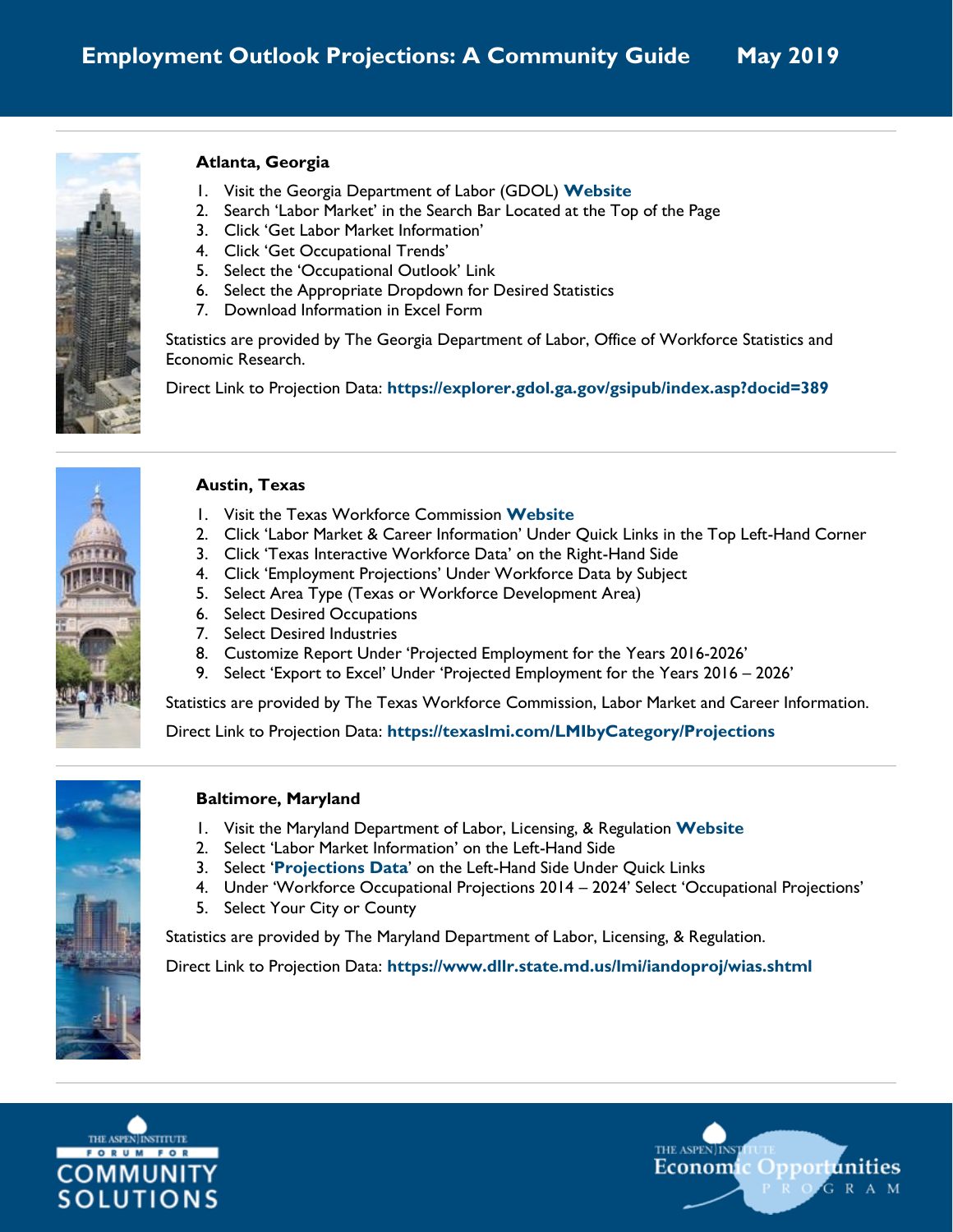

#### **Boston, Massachusetts**

- 1. Visit the Massachusetts State **[Website](http://mass.gov/)**
- 2. Search 'Labor Market Information'
- 3. Click 'Labor Market Information'
- 4. Scroll Down and Click 'Find Employment information by Occupation' under 'What Would You Like to Do?'
- 5. Click 'Find Long Term Occupation Projections'
- 6. Select Your Area (Boston WDA) Under the Dropdown Menu
- 7. Click 'Go'
- 8. Click 'CSV of This Data' to Download in Excel Form

Statistics are provided by The Massachusetts Department of Unemployment Assistance, Economic Research and hosted on the official website of the Executive Office of Labor and Workforce Development (EOLWD).

Direct Link to Projection Data: **<http://lmi2.detma.org/Lmi/LTOccprojections.asp>**



### **Chicago, Illinois**

- 1. Visit the Illinois Department of Employment Security **[Website](http://www.ides.illinois.gov/)**
- 2. Search Employment in the Search Bar Located at the Top of the Page
- 3. Click 'Employment Projections'
- 4. Select Your Region Under Local Workforce Investment Area (LWIA 7)
- 5. Select 'Long Term Occupational (2014 2024)' Under Projection Type
- 6. Click 'Get File'
- 7. Open Downloaded Excel File

Statistics are provided by The Illinois Department of Employment Security.

Direct Link to Projection Data: **<http://www.ides.illinois.gov/Pages/default.aspx>**



# **Dallas, Texas**

- 1. Visit the Texas Workforce Commission **[Website](https://twc.texas.gov/)**
- 2. Click 'Labor Market & Career Information' Under Quick Links in the Top Left-Hand Corner
- 3. Click 'Texas Interactive Workforce Data' on the Right-Hand Side
- 4. Click 'Employment Projections' Under Workforce Data by Subject
- 5. Select Area Type Workforce Development Area (WDA): Dallas
- 6. Select Desired Occupations
- 7. Select Desired Industries
- 8. Customize Report Under 'Projected Employment for the Years 2016-2026'
- 9. Select 'Export to Excel' Under 'Projected Employment for the Years 2016 2026'

Statistics are provided by The Texas Workforce Commission, Labor Market and Career Information.

Direct Link to Projection Data: **<https://texaslmi.com/LMIbyCategory/Projections>**



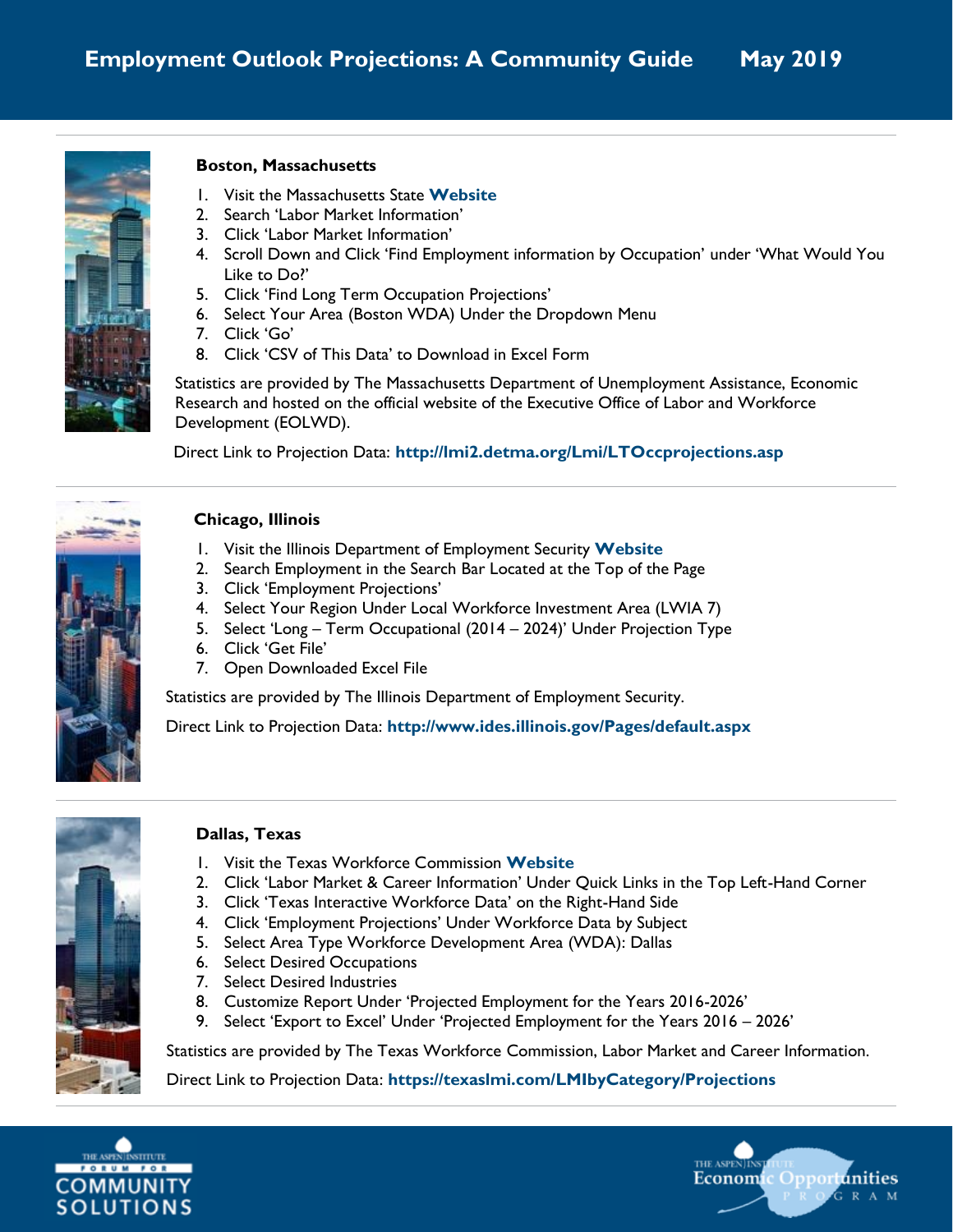

## **Del Norte County, California**

- 1. Visit the State of California Employment Development Department **[Website](http://www.edd.ca.gov/)**
- 2. Search 'Projections'
- 3. Scroll Down and Click 'Long Term Projections (Ten-years)'
- 4. Scroll Down to Del Norte County (Part of North Coast Region)
- 5. Click '2014 2024' Under Occupational Projections

Statistics are provided by The Employment Development Department, Labor Market Information Division.

Direct Link to Projection Data: **[https://www.labormarketinfo.edd.ca.gov/data/employment](https://www.labormarketinfo.edd.ca.gov/data/employment-projections.html)[projections.html](https://www.labormarketinfo.edd.ca.gov/data/employment-projections.html)**



### **Denver, Colorado**

- 1. Visit the Colorado Information Marketplace **[Website](https://data.colorado.gov/)**
- 2. Search 'Employment' in the Search Bar Located in the Top-Right Hand Corner
- 3. Click 'Long-Term Employment Projections in Colorado'
- 4. Click 'Export'
- 5. Click 'CSV' to Download Excel File
- 6. Click 'Data'
- 7. Click 'Filter'
- 8. Select 'Column G'
- 9. Select 'Denver Aurora MSA'

Statistics are provided by The Colorado Department of Labor and Employment (CDLE).

Direct Link to Projection Data: **[https://data.colorado.gov/Labor-Employment/Long-Term-](https://data.colorado.gov/Labor-Employment/Long-Term-Employment-Projections-in-Colorado/gyeb-jc69)[Employment-Projections-in-Colorado/gyeb-jc69](https://data.colorado.gov/Labor-Employment/Long-Term-Employment-Projections-in-Colorado/gyeb-jc69)**



### **Detroit, Michigan**

- 1. Visit the Michigan Bureau of Labor Market Information and Strategic Initiatives **[Website](http://milmi.org/)**
- 2. Select the 'Projections' Dropdown
- 3. Click 'Projections Data for Microsoft Excel'
- 4. Scroll Down to Michigan Regional Long –Term Employment Projections (2014 2024)
- 5. Click 'Occupational Projections' Next to Detroit Metro Prosperity Region

Statistics are provided by The Michigan Department of Technology, Management, and Budget, Bureau of Labor Market Information and Strategic Initiatives.

Direct Link to Projection Data: **<http://milmi.org/datasearch/projections-excel>**



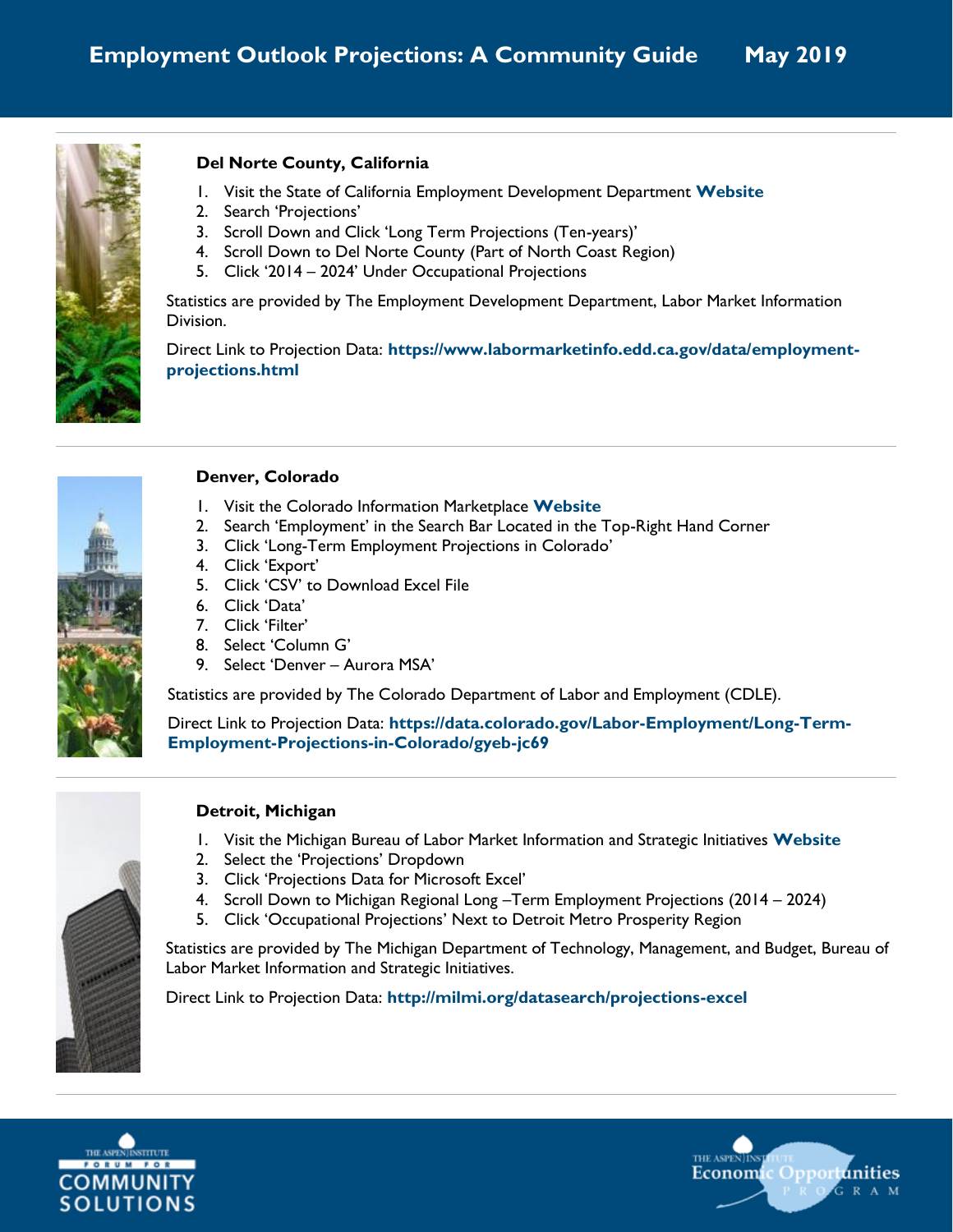

### **Flint, Michigan**

- 1. Visit the Michigan Bureau of Labor Market Information and Strategic Initiatives **[Website](http://milmi.org/)**
- 2. Select 'Projections' Dropdown
- 3. Click 'Projection Data for Microsoft Excel'
- 4. Scroll Down to Michigan Regional Long-Term Employment Projections (2014 2024)
- 5. Click 'Occupational Projections' Next to East Michigan Prosperity Region

Statistics are provided by The Michigan Department of Technology, Management, and Budget, Bureau of Labor Market Information and Strategic Initiatives.

Direct Link to Projection Data: **<http://milmi.org/datasearch/projections-excel>**



## **Greenville, Mississippi**

- 1. Visit the Mississippi Department of Employment Security **[Website](https://mdes.ms.gov/)**
- 2. Search 'Employment Projections'
- 3. Click 'Occupational Projection's
- 4. Select Your Region of Interest
	- Workforce Development Area: Delta
	- Planning & Development District: South Delta
	- **E** Community College District: Mississippi Delta and Coahoma

Statistics are provided by The Mississippi Department of Employment Security.

Direct Link to Projection Data: **[https://mdes.ms.gov/information-center/labor-market](https://mdes.ms.gov/information-center/labor-market-information/occupational-projections/)[information/occupational-projections/](https://mdes.ms.gov/information-center/labor-market-information/occupational-projections/)**



### **Hartford, Connecticut**

- 1. Visit Connecticut's Official State **[Website](https://portal.ct.gov/Government)**
- 2. Search 'Employment Projections'
- 3. Click '2016 2026 State of Connecticut Occupational Projects'
- 4. Click 'Occupation Groups'

Statistics are provided by The State of Connecticut's Department of Labor Office of Research.

Direct Link to Projection Data: **<https://www1.ctdol.state.ct.us/lmi/projections.asp>**



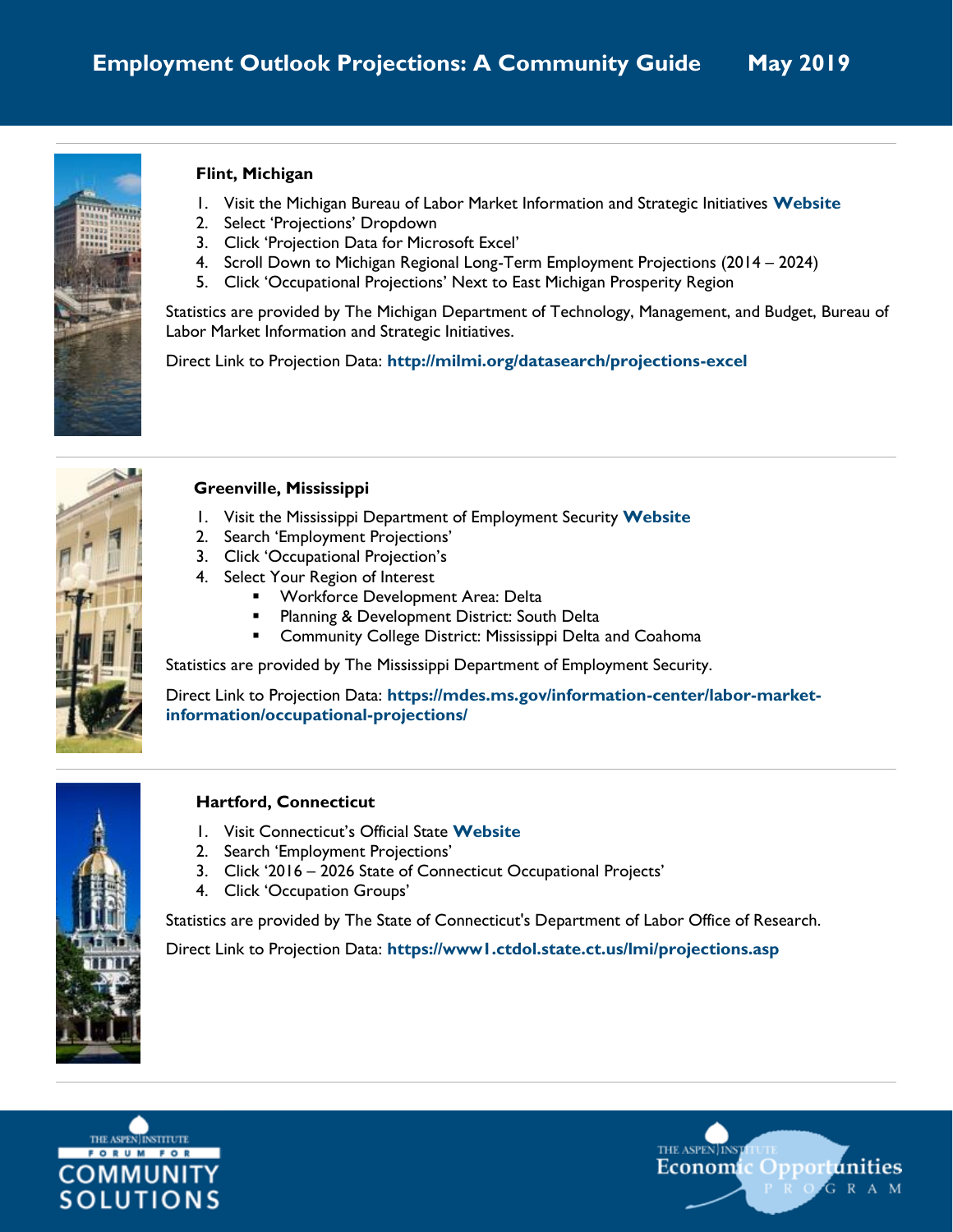

#### **Hopi Reservation, Arizona**

- 1. Visit the Arizona Office of Economic Opportunity **[Website](http://oeo.az.gov/)**
- 2. Click 'Arizona Employment Statistics'
- 3. Hover Over 'Research & Analysis' and Select 'Projections Reports'
- 4. Click '2016-2026 Coconino County Occupation Projections Tables' Under 'Long-Term Occupation Projections'

Statistics are provided by The Arizona Office of Economic Opportunity.

Direct Link to Projection Data: **<https://laborstats.az.gov/employment-forecasts>**



### **Jasper, Texas**

- 1. Visit the Texas Workforce Commission **[Website](https://twc.texas.gov/)**
- 2. Click 'Labor Market & Career Information' Under Quick Links in the Top Left-Hand Corner
- 3. Click 'Texas Interactive Workforce Data' on the Right-Hand Side
- 4. Click 'Employment Projections' Under Workforce Data by Subject
- 5. Select Area Type Workforce Development Area (WDA): Deep East Texas
- 6. Select Desired Occupations
- 7. Select Desired Industries
- 8. Customize Report Under 'Projected Employment for the Years 2016-2026'
- 9. Select 'Export to Excel' Under 'Projected Employment for the Years 2016 2026'

Statistics are provided by The Texas Workforce Commission, Labor Market and Career Information.

Direct Link to Projection Data: **<https://texaslmi.com/LMIbyCategory/Projections>**



### **Los Angeles, California**

- 1. Visit the State of California Employment Development Department **[Website](http://www.edd.ca.gov/)**
- 2. Search 'Projections'
- 3. Scroll Down and Click 'Long Term Projections (Ten-years)'
- 4. Scroll Down to Los Angeles County (Los Angeles-Long Beach-Glendale MD)
- 5. Click '2014 2024' Under Occupational Projections

Statistics are provided by The Employment Development Department, Labor Market Information Division.

Direct Link to Projection Data: **[https://www.labormarketinfo.edd.ca.gov/data/employment](https://www.labormarketinfo.edd.ca.gov/data/employment-projections.html)[projections.html](https://www.labormarketinfo.edd.ca.gov/data/employment-projections.html)**



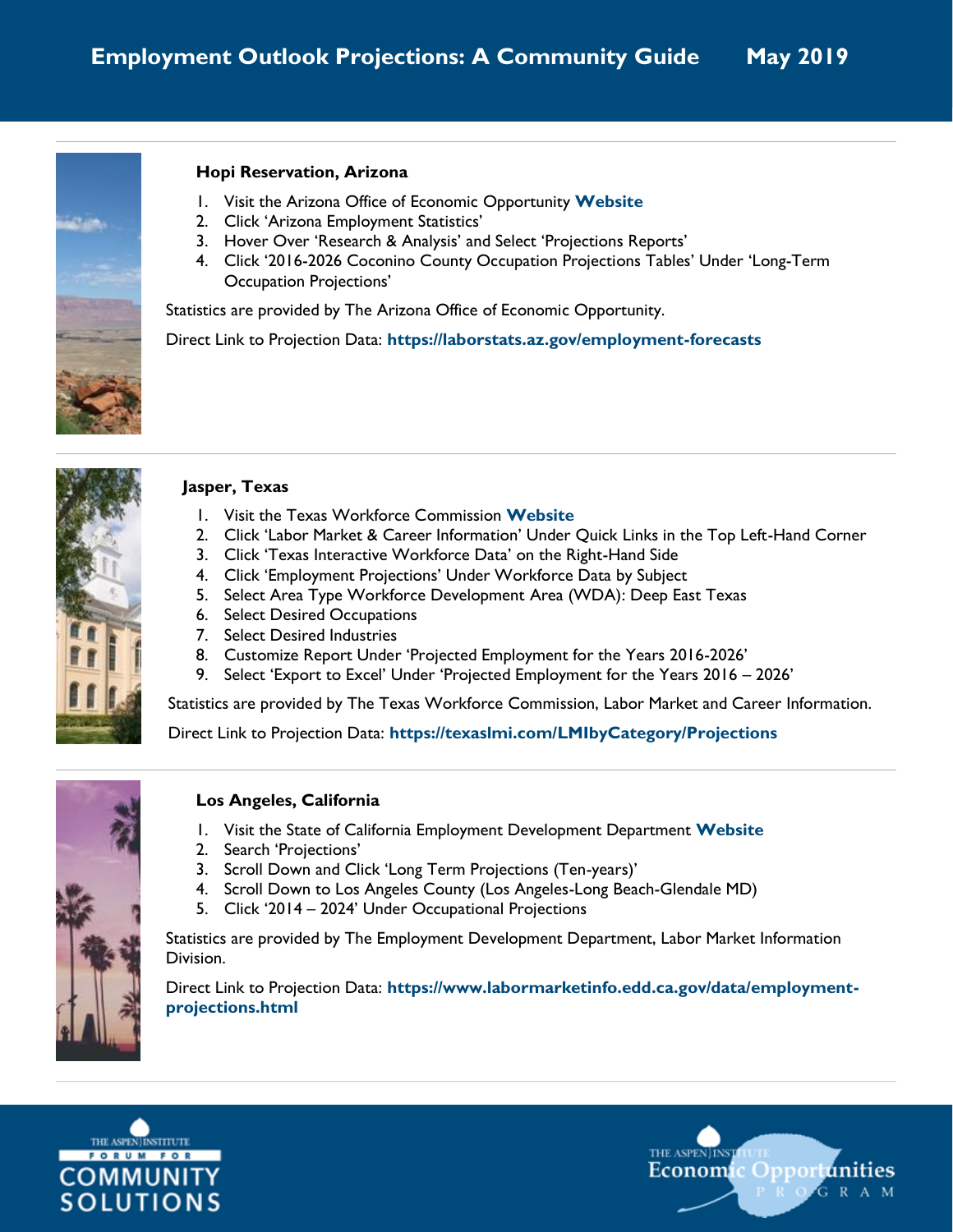

### **Newark, New Jersey**

- 1. Visit the New Jersey Department of Labor & Workforce Development **[Website](https://www.nj.gov/labor/)**
- 2. Scroll Down and Select 'Employment & Wages' Under Labor Market Information
- 3. Click 'More' Under Industry and Occupational Employment Projections
- 4. Click 'Industry and Occupational Employment Projections'
- 5. Click 'New Jersey 2016 2026'
- 6. Under Geography Select 'Essex'
- 7. Scroll Down to 'Occupation/Occupation Group by Geography' to View Projection Data for Essex County

Statistics are provided by the New Jersey Department of Labor & Workforce Development Division of Economic and Demographic Research.

### Direct Link to Projection Data:

**[https://app.powerbigov.us/view?r=eyJrIjoiMGRmMTY1YTktYTU4Yy00YjEyLWEwY2EtMT](https://app.powerbigov.us/view?r=eyJrIjoiMGRmMTY1YTktYTU4Yy00YjEyLWEwY2EtMTU0YTUxZWRmMTk1IiwidCI6IjUwNzZjM2QxLTM4MDItNGI5Zi1iMzZhLWUwYTQxYmQ2NDJhNyJ9) [U0YTUxZWRmMTk1IiwidCI6IjUwNzZjM2QxLTM4MDItNGI5Zi1iMzZhLWUwYTQxYm](https://app.powerbigov.us/view?r=eyJrIjoiMGRmMTY1YTktYTU4Yy00YjEyLWEwY2EtMTU0YTUxZWRmMTk1IiwidCI6IjUwNzZjM2QxLTM4MDItNGI5Zi1iMzZhLWUwYTQxYmQ2NDJhNyJ9) [Q2NDJhNyJ9](https://app.powerbigov.us/view?r=eyJrIjoiMGRmMTY1YTktYTU4Yy00YjEyLWEwY2EtMTU0YTUxZWRmMTk1IiwidCI6IjUwNzZjM2QxLTM4MDItNGI5Zi1iMzZhLWUwYTQxYmQ2NDJhNyJ9)**



#### **New Orleans, Louisiana**

- 1. Visit the Louisiana Workforce Commission **[Website](http://www.laworks.net/)**
- 2. Search 'Projections'
- 3. Click 'Employment Projections Louisiana Workforce Commission'
- 4. Click 'Long-term Projections to 2026'
- 5. Click 'New Orleans Region or RLMA 1'

Statistics are provided by The Louisiana Workforce Commission.

Direct Link to Projection Data: **[http://www.laworks.net/LaborMarketInfo/LMI\\_OccAllProj.asp?years=20162026](http://www.laworks.net/LaborMarketInfo/LMI_OccAllProj.asp?years=20162026)**



### **New York, New York**

- 1. Visit the Official **[Website](http://www.ny.gov/)** of New York State
- 2. Search 'Projections'
- 3. Click 'Employment Projections New York State Department of...'
- 4. Click '2016-2026 Statewide Long-Term Occupational Projections'

Statistics are provided by The New York State Department of Labor.

Direct Link to Projection Data: **<https://www.labor.ny.gov/stats/lsproj.shtm>**



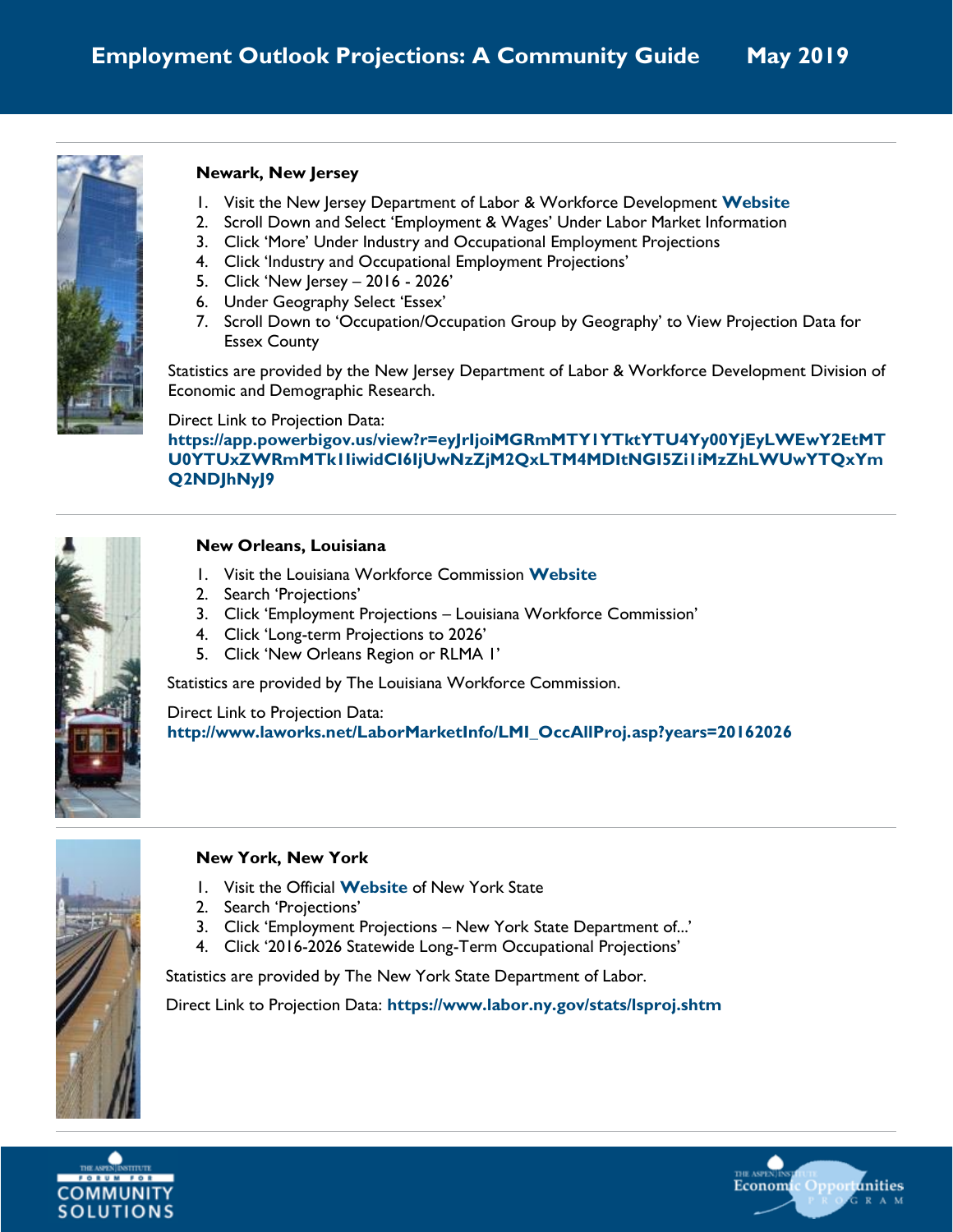

## **Oakland, California**

- 1. Visit the State of California Employment Development Department **[Website](http://www.edd.ca.gov/)**
- 2. Search 'Projections'
- 3. Scroll Down and Click 'Long Term Projections (Ten-years)'
- 4. Scroll Down to Alameda County (Part of Oakland-Hayward-Berkeley MD)/ Contra Costa County (Part of Oakland-Hayward-Berkeley MD)
- 5. Click '2014-2024' Under Occupational Projections

Statistics are offered by The Employment Development Department, Labor Market Information Division.

Direct Link to Projection Data: **[https://www.labormarketinfo.edd.ca.gov/data/employment](https://www.labormarketinfo.edd.ca.gov/data/employment-projections.html)[projections.html](https://www.labormarketinfo.edd.ca.gov/data/employment-projections.html)**



### **Philadelphia, Pennsylvania**

- 1. Visit the Department of Labor & Industry Center for Workforce Information & Analysis **[Website](http://www.workstats.dli.pa.gov/)**
- 2. Scroll Down and Click 'Projections'
- 3. Under Occupational Projections Click 'Workforce Development Areas'
- 4. Scroll Down to Philadelphia (Philadelphia)
- 5. Click 'Excel'

Statistics are provided by The Pennsylvania Department of Labor & Industry, Center for Workforce Information & Analysis.

Direct Link to Projection Data: **[https://www.workstats.dli.pa.gov/Products/employment](https://www.workstats.dli.pa.gov/Products/employment-projections/Pages/LTOPWorkforceDevelopmentAreaData.aspx)[projections/Pages/LTOPWorkforceDevelopmentAreaData.aspx](https://www.workstats.dli.pa.gov/Products/employment-projections/Pages/LTOPWorkforceDevelopmentAreaData.aspx)**



### **Phoenix, Arizona**

- 1. Visit the Arizona Office of Economic Opportunity **[Website](http://oeo.az.gov/)**
- 2. Click 'Arizona Employment Statistics'
- 3. Hover Over 'Research & Analysis' and Select 'Projections Reports'
- 4. Click '2016-2026 City of Phoenix Occupation Projections Tables' Under 'Long-Term Occupation Projections'

Statistics are provided by The Arizona Office of Economic Opportunity.

Direct Link to Projection Data: **<https://laborstats.az.gov/employment-forecasts>**



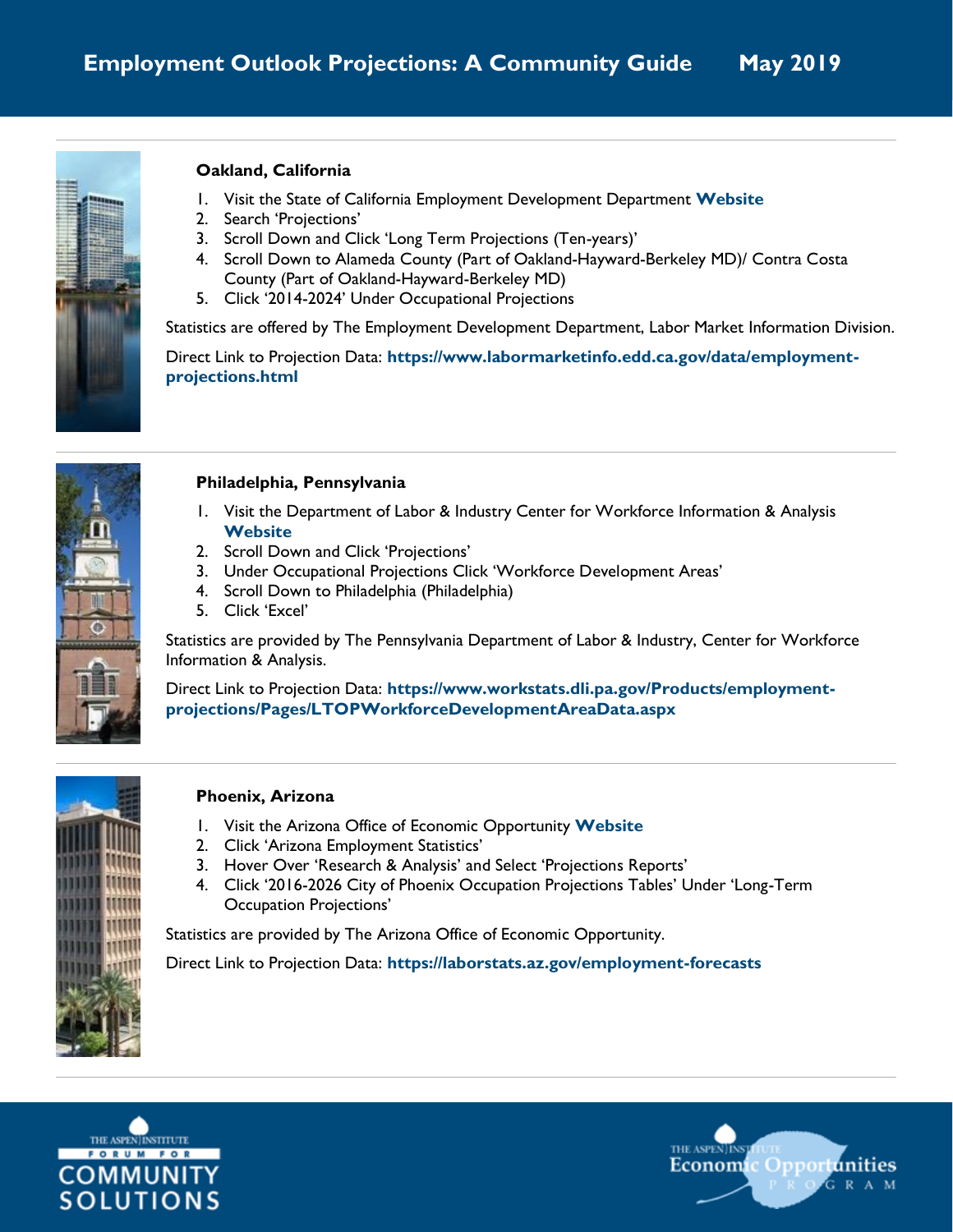

### **San Augustine, Texas**

- 1. Visit the Texas Workforce Commission **[Website](https://twc.texas.gov/)**
- 2. Click 'Labor Market & Career Information' Under Quick Links in the Top Left-Hand Corner
- 3. Click 'Texas Interactive Workforce Data' on the Right-Hand Side
- 4. Click 'Employment Projections' Under Workforce Data by Subject
- 5. Select Area Type Workforce Development Area (WDA): Deep East Texas
- 6. Select Desired Occupations
- 7. Select Desired Industries
- 8. Customize Report Under 'Projected Employment for the Years 2016-2026'
- 9. Select 'Export to Excel' Under 'Projected Employment for the Years 2016 2026'

Statistics are provided by The Texas Workforce Commission, Labor Market and Career Information.

Direct Link to Projection Data: **<https://texaslmi.com/LMIbyCategory/Projections>**



### **San Diego, California**

- 1. Visit the State of California Employment Development Department **[Website](http://www.edd.ca.gov/)**
- 2. Search 'Projections'
- 3. Scroll Down and Click 'Long Term Projections (Ten-years)'
- 4. Scroll Down to San Diego County (San Diego-Carlsbad MSA)
- 5. Click '2014 2024' Under Occupational Projections

Statistics are provided by The Employment Development Department, Labor Market Information Division.

Direct Link to Projection Data: **[https://www.labormarketinfo.edd.ca.gov/data/employment](https://www.labormarketinfo.edd.ca.gov/data/employment-projections.html)[projections.html](https://www.labormarketinfo.edd.ca.gov/data/employment-projections.html)**



### **San Francisco, California**

- 1. Visit the State of California Employment Development Department **[Website](http://www.edd.ca.gov/)**
- 2. Search 'Projections'
- 3. Scroll Down and Click 'Long Term Projections (Ten-years)'
- 4. Scroll Down to San Francisco County (Part of San Francisco-San Mateo-Redwood City MD)/ San Mateo County (Part of San Francisco-San Mateo-Redwood City MD)
- 5. Click '2014 2024' Under Occupational Projections

Statistics are provided by The Employment Development Department, Labor Market Information Division.

Direct Link to Projection Data: **[https://www.labormarketinfo.edd.ca.gov/data/employment](https://www.labormarketinfo.edd.ca.gov/data/employment-projections.html)[projections.html](https://www.labormarketinfo.edd.ca.gov/data/employment-projections.html)**



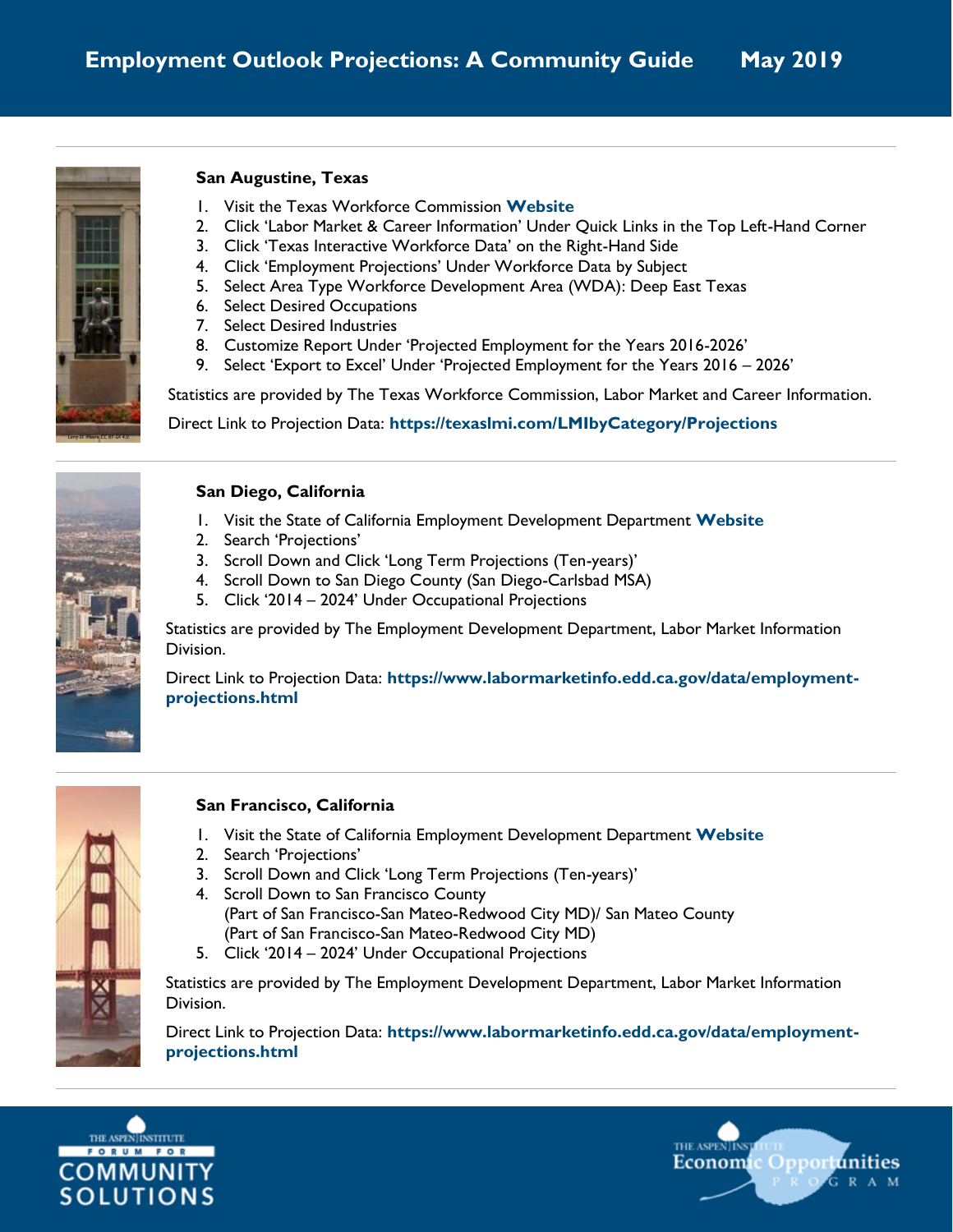

## **San Jose/ Santa Clara County, California**

- 1. Visit the State of California Employment Development Department **[Website](http://www.edd.ca.gov/)**
- 2. Search 'Projections'
- 3. Click 'Employment Projections'
- 4. Scroll Down and Click 'Long Term Projections (Ten-years)'
- 5. Scroll Down to Santa Clara County (Part of San Jose-Sunnyvale-Santa Clara MSA)
- 6. Click '2014 2024' Under Occupational Projections

Statistics are provided by The Employment Development Department, Labor Market Information Division.

Direct Link to Projection Data: **[https://www.labormarketinfo.edd.ca.gov/data/employment](https://www.labormarketinfo.edd.ca.gov/data/employment-projections.html)[projections.html](https://www.labormarketinfo.edd.ca.gov/data/employment-projections.html)**



### **Seattle/ South King County, Washington**

- 1. Visit the Washington State Employment Security Department **[Website](http://esd.wa.gov/)**
- 2. Click 'Labor Market Info'
- 3. Click on 'King County'
- 4. Click 'Projections' Under Local Research
- 5. Scroll Down and Select 'Seattle-King County Under the 'Select an Area/Workforce Development Area' Dropdown Menu

Statistics are provided by The Employment Security Department.

Direct Link to Projection Data: **<https://esd.wa.gov/labormarketinfo/projections>**



### **Southern Rural, Maine**

- 1. Visit the Official **[Website](http://www.maine.gov/)** of the State of Maine
- 2. Search 'Employment Projections'
- 3. Click 'Job Outlook'

Statistics are provided by the Maine Department of Labor, Center for Workforce Research & Information.

Direct Link to Projection Data: **<https://www.maine.gov/labor/cwri/outlook.html>**